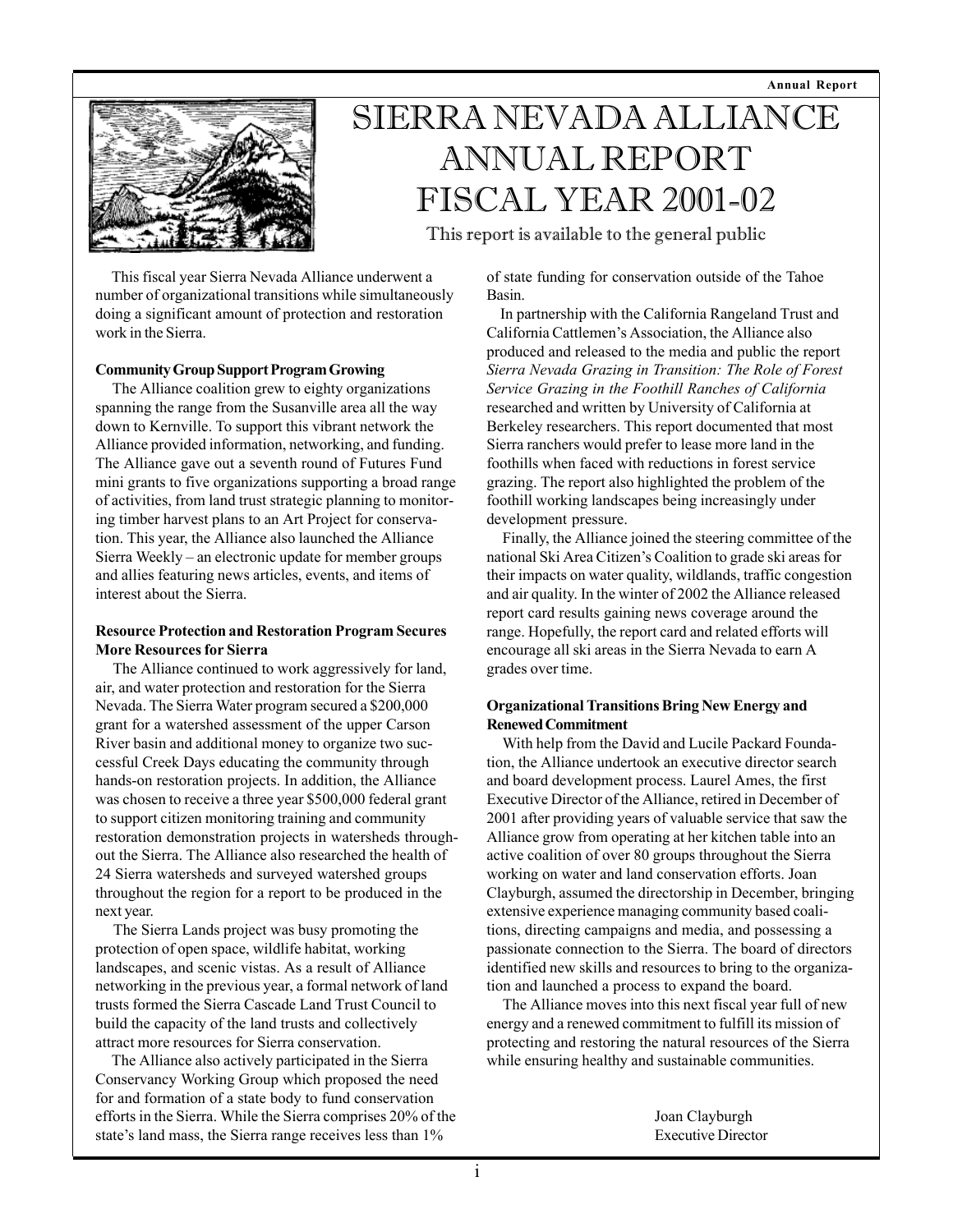#### **Annual Report**

**FRIENDS OF THE SIERRA NEVADA ALLIANCE**

The Sierra Nevada Alliance would like to thank everyone who has donated during the past fiscal year.

> THANK YOU!

A special thanks to the following:

The Robert & Lois C. Braddock Charitable Foundation

TheWilliam & Flora Hewlett Foundation

National Fish & Wildlife Foundation

The David & Lucile Packard Foundation **MT. WHITNEY** Sierra Nevada Brewing Company

## **YOSEMITE**

Randy & Karen Barrow Joan Boothe John & Patty Brissenden Bill & Robin Center Scott Kruse Hollis Lenderking Stan Weidert

#### **LAKE TAHOE**

Chaco Inc. Bryant & Judith Danner David & Cheryl Fillinger Louise Gund Russ & Susan Holdstein Mt. Lion Foundation Philip Schlein Don Tornberg

#### **MONO LAKE**

Matt Blackford Calvin French Susan Gilliland Bob Kelso Mono Lake Committee Henry Newburgh Standish O'Grady Planning & Conservation League **SYRCL** Talon Associates Richard Taylor

#### **HALF DOME**

Laurel Ames Stephen & Joyce Arnon Trudy Bacci David Baer Jim Benedict Keith White & Leora Benioff Carol Blaney Kathy & Richard Bowles David Breninger Donal Brown Helen Cahill William Corbett Tad & Barbara Danz Richard Davis Martha Davis Andre Delattre Chuck Deutschman Theresa May Duggan Hap Dunning C.R. & Ingrid Eccles Jim & Susana Fousekis Robert Garner Susan Garratt Don & Bette Goodrich Ray Griffiths Priscilla & John Hanford Kirk & Alice Hanson Brad Hardenbrook Michael Hogan

Vicky Hoover Susan Hopkins William Hudson Lee Hudson John & Jean Hughes Bob Johnston Frances Johnston Susan Kegley Gerald & Rosette Koch Melvin Lane John Livermore Dean Lloyd Jim MacIntyre Donald Malberg William McCoy Holly Millar David Miller Mother Lode Chapter, Sierra Club Ken Nittler Robert Stephens & Julie Packard William Patterson Marlee Powell Carol Ray John & Claudia Reilly Dicksie Robberson Anne Sands Sequoia Forestkeeper Steefel, Levitt & Weiss Dwight & Alberta Steele Hank Stoutz Kerri Timmer/ Sierra Connections Truckee River Habitat Restoration Group Tuolumne River Preservation Trust Walter & Virginia Vater Steven Winkel Parker & Joan Wood

#### **FAMILY**

Tanya Africa Clifford Anderson Kris Anderson-Moore Mary Appelman Edward Arens John & Suzanne Barr David Beesley Daniel Ben-Horin Edward & Mildred Bennett William Berry Dave & Cherie Bogart William Brabender Susan Bragstad/Amador Olive Oil Company Robert Braude Ziggy & Jesse Bregman Debra Bruns John Burk Linda Buttler Edgar Carlson Clifford Beck & Alice Casey Christine Champe Phil Chang Susan Christman

Richard Cimino Christine Clark Norris Clement David Clore Michael Cohen H Warner & J Conlan Walter Cook D Cooper David & Judith Creek Tim Brennan & Diane Cross Donald Dahlsten Sally Dennett Joseph Donohoe David Dunn Ted & Pat Durkee Sharon Edell Christopher Farrar Feather River Land Trust Scott Foster Tom Gaman Fred & Annette Gellert Lisa Gessow Jim Gibson David Gilpin Mark Goedewaagen Ralph Haber Thomas Harder Nancy Harris Dalwin Steven & Leslie Hartman Richard Harvey Greg Hayes Jim & Gloria Hildinger Judith Hildinger Karl & Laura Hinrichs Stephen Hitchcock Nancy Holmes Louis Housel Alice Howard Eleanor Hutchinson Institute for Ecological Health Greg James Verna Johnston Elyce Judith David Kaplan Peter Keat Robert Kelly Michael & Nancy Kerson Ellen King Anna Kipping Richard & Frieda Klein Harold Klieforth Kevin Klinefelter Ralph & Carolyn Kraetsch Dick & Alice Kunstman Sandra Lausten Edith Lufkin Peter Lund John Mackin Marine Research & Education Inc. E.A. Martignoni Tim & Sandy McFarren Winton & Margaret McKibben

Carolyn Meyer Ayag John Moore Thomas Mowery Jack Nelson David & Catherine Olsen Helene Oppenheimer Pete & Cecilia Parkinson Paul Parsons Christopher Pederson Joseph & Helen Pickering Claude & Noelle Poncelet Dick Norgaard & Nancy Rader Elizabeth Raymond Leslie Sanders & Brian Rice John Roark Drew & Margaret Robarts Jack Robbins Winslow Rogers Rural Quality Coalition Jeffrey Russell Lynn Sadler Phil & Sara Salsbury Sara Sanderson Barbara Jo Schmitt Charles & Kate Segerstrom Tom Shellhammer Thomas & Loretta Shepherd Marge Sill Harold & Pam Singer Ken Smith Roger & Irene Smith Polly St. Geme Donald MacPherson & Maggie Stafsnes Martin Stevenson Stephen & Linda Stocking Felix Stumpf Allan Eberhart & Alison Sweetser George & Peg Tanner Harold Thomas The Thornton Family Larry & Barbara Tidball Joe Traynor John Trinkl R.W. Vanalstyne Henk & Peitje Vreman Wendy Wendlandt Elisabeth Zall

#### **SUSTAINING**

Suzannah & Gerald Abrams Kelly Ahola Harriet Allen Margia Alvarez Amador Land Trust Thomas Ameika Todd Anderson Leland Anderson Stephanie Antalocy Cynthia Archer Philip & Roberta Axe William & Karen Babula Jim Baetge William & Margaret Baker Oscar Balaguer Stephen Banister

Jeanne Merrill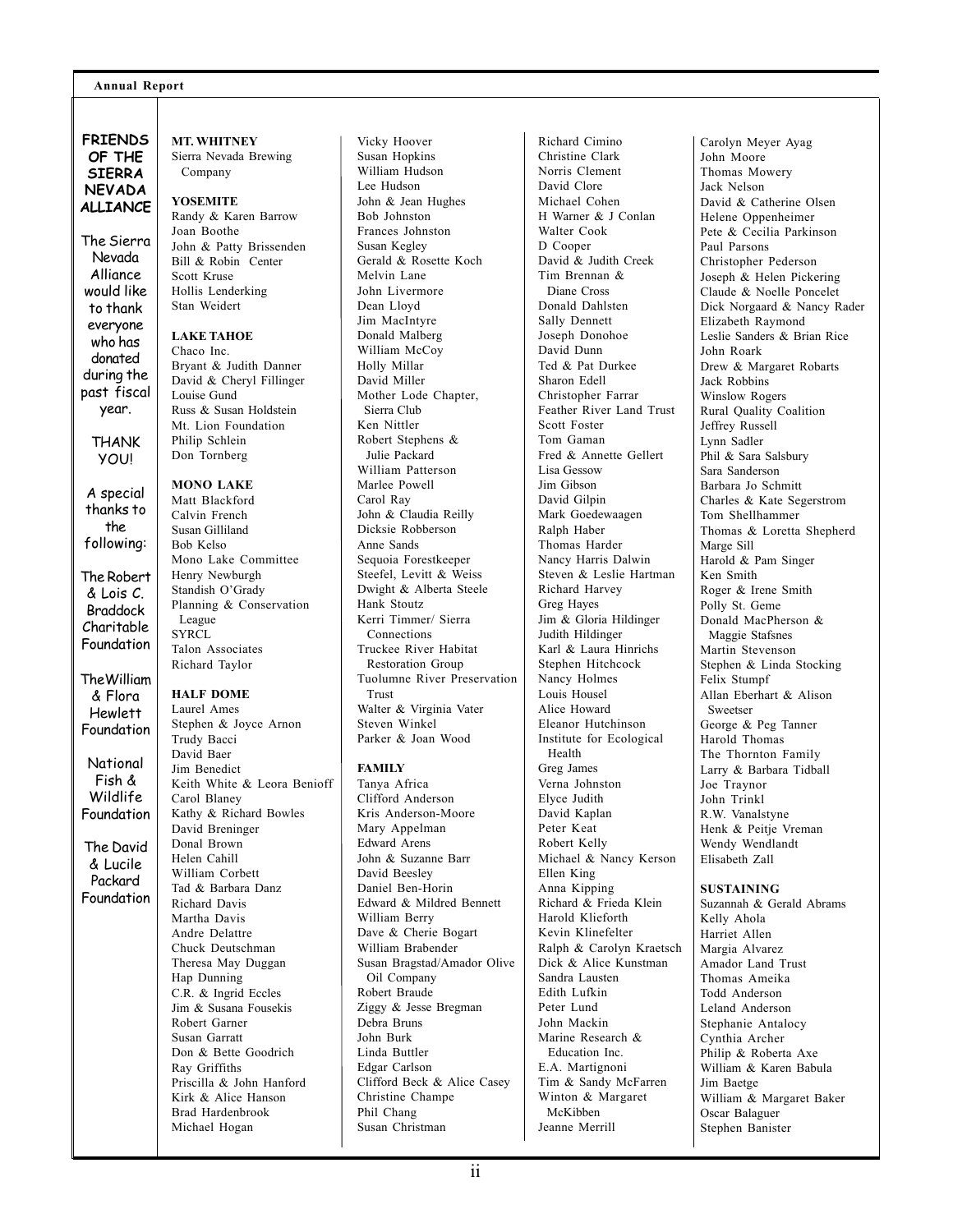Anderson Bartlett Sue Bates-Pintar Mary Ellen Benier Theresa Bicanic Gilda Blythe Jan Hunt Boucher Gloria Bourke Elfrieda Branch Forrest & Maryellen Brown Jessica Buchsbaum Gail Bunce Katie Burdick Lee-Ann Burkwall Jonita Burns Rod & Sue Bushnell Robert Cairns California Save Our Streams Council Mark Carlson Colleen Carr Don Cassidy Barry Cavaghan Center for Sierra Nevada Conservation Cherokee Watershed Group Jean Cinader Paul Clark Clavey River Preservation Coalition CNPS Bristlecone Chapter Janet Cobb Marjorie Comer William Conlon Margaret Turano Conradsen Margy Cottriel Dave Cowie Karen Cox Patrick Creehan Matthew Curtin Chuck Curtis Mo Daly Gayle Dana Carl Danko Stuart Davidson Judith Davis Laurie Davis Lisa Dearing/Lightworks Denis Deluchi Mike Diggles Richard Drace Tim Duane Eastern Sierra Land Trust Tom Ebert Echo Lakes Environment Fund Robert Ede Malaika Edwards Bruce Eisner Neil Elliott Jeff Erdoes Pam Evans Elizabeth Fadali Mike Fisher Marjorie Fontana Foothill Conservancy Forest Issues Group Paul Foster Lynn Franks

M.L. Friedman Friends of Deer Creek Friends of Placer County Communities Friends of Squaw Creek Linda Fries William Fry Bill Gardner Urla Garland Shawn Garvey Dorothy Geisler Douglas Goodall Mignon Gregg Paul Grunland Judy Guinn John Gussman A.R. Gutowsky Joseph Hammer Jack Hanson James Hanson Kathy Hanson Kenneth Hardin Leah Hartley Mark Haugen Robert Hawn Hildegarde Heidt Harriet Henderson Pamela Hill Carolyn Hinshaw Rich Holmes Karen Honeywell Bruce Horn Fred Horton Joan Intrator Patricia Isham Thomas & Rosemary Jensen Scott Jorgenson Eric Jung Kelley Erosion Control Inc. Lauri Kemper Mary Ann Kollenberg Sally Kotnik Michael & Corrine Laing Jane Ann Lamph Steve Lannoy Mike Lannoy James Liebman James Likowski Judith Lion Leonard Lloyd Jane Loomis Keith Dana & Kathy Ludwig Harry Lum Maidu Group Sierra Club Virginia Maier Sally Manning Bill Marken Marilyn Markkanen Candace Martinez Raymond Katz & June Maselbas Ray Massello Terry Maul Art McCausland Sharon & Rick McEwan Jim McHenry Dennis Meister Mariposans for Environmentally Responsible Growth

Liz & Bob Merry Robert Meyers Marilyn Missimer Kathryn Mitchell-Ball Steve Montgomery Richard Montgomery Robert Moran Jackie Morgan Patricia Morrill Puterbaugh Matthew Morris Mountain Meadows Conservancy Glenna Nauer Leonard Nelson Mildred Nelson Phil Nemir Bill & Donna Nicholson Chris Nielsen Paul Ostler Timothy Palmer Roger Papler People for Healthy Forests Paul Petersen Robert Peyton Joy Phoenix Gordon Polon Julie Poulton Malcolm Pribyl Peter Pumphrey Miles Putnam Shannon Raborn Mary Raftery Robert Randolph Range of Light Group Sierra Club Charles Rapp John Rasmussen Restore Hetch Hetchy Nancy Richards Jim Ricker Michael Roman Greg & Linda Rose Michael Rosenthal Gabriel Ross Justin Ruben Norm Rupp Larry Ruth Save Our Historic Canals Karen Schambach Jeffrey Schmitt Richard Schoenbrun Steve Schoenig Rachel Schuder Patricia Schulz Andrew Sears Sierra Buttes/Lakes Basin Coalition Grace Smith Snowlands Network Elizabeth Soderstrom Sari Sommarstrom Michael & Judith Spadoni Frances Steadman Faith Strailey Joe Stroud John Swanson Bob & Fran Swenson Terry Terhaar Brock & Diane Thoman

**2001-02 Board of Directors:** Randy Barrow, Shingle Springs, CA Bill Center (Alliance President), Lotus, CA Carole Combs, Three Rivers, CA Cal French, Paso Robles, CA Ray Griffiths, Georgetown, CA Bob Kelso (Alliance Treasurer), Lafayette, CA Scott Kruse (Alliance Secretary), Fresno, CA Lynn Sadler, Sacramento, CA Stan Weidert, (Alliance Vice President), Shingletown, CA Byron & Anne Thomas Toiyabe Chater Sierra Club Tuolumne County Land Trust Wes & Evelyn Turner Louise Tyrer-Galbraith James Vertin Carol von Borstel Ann Waichler Brown Warren Watkins Steven Weintraub Eric White Claudia Whitnah WildPlaces Randy Wilkinson Michel & Susan Willey Diane Williams Lance & Barbara Williams Glee Willis Patricia Wilson George & Marilyn Winard Thomas Winter Heather Woods James Woods Leslie Wyss Terry Young Lois Yuen